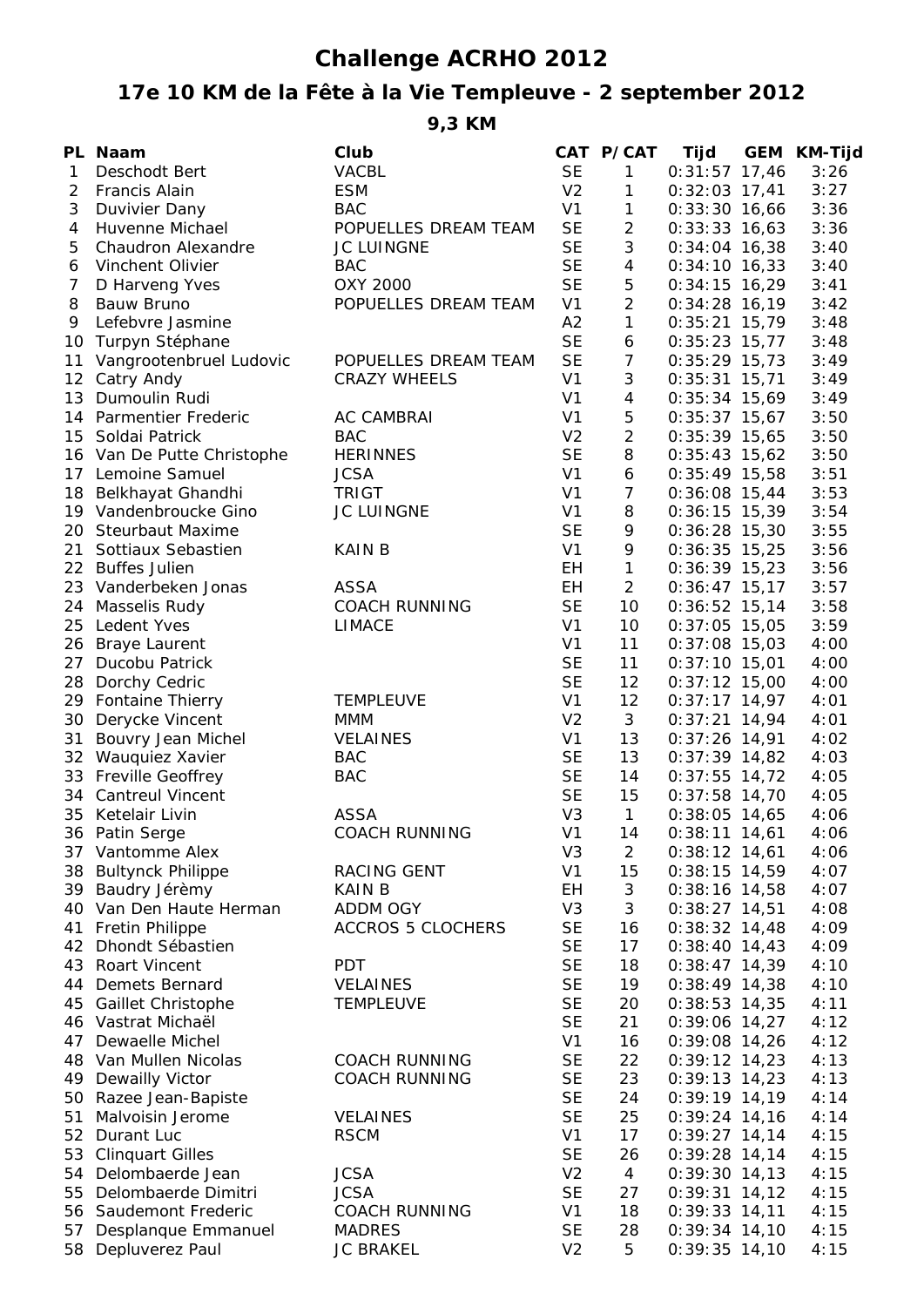|    | PL Naam                  | Club                     |                | CAT P/CAT      | Tijd            | <b>GEM</b> | KM-Tijd |
|----|--------------------------|--------------------------|----------------|----------------|-----------------|------------|---------|
| 59 | Dutillieut François      |                          | <b>SE</b>      | 29             | $0:39:36$ 14,09 |            | 4:15    |
| 60 | De Poorter Samuel        |                          | <b>SE</b>      | 30             | $0:39:37$ 14,08 |            | 4:16    |
|    | 61 Poucet Jean Philippe  | <b>MMM</b>               | <b>SE</b>      | 31             | $0:39:38$ 14,08 |            | 4:16    |
|    | 62 Cosaert Kevin         | <b>MMM</b>               | <b>SE</b>      | 32             | $0:39:47$ 14,03 |            | 4:17    |
|    | 63 Grulois Samuel        | <b>JUDO TOP NIVEAU</b>   | <b>SE</b>      | 33             | $0:40:03$ 13,93 |            | 4:18    |
| 64 | Deryckere Nicolas        |                          | EH             | $\overline{4}$ | $0:40:17$ 13,85 |            | 4:20    |
| 65 | <b>Grivet Dominique</b>  | <b>VELAINES</b>          | <b>SE</b>      | 34             | $0:40:20$ 13,83 |            | 4:20    |
|    | 66 Bernard Gwennael      |                          | <b>SE</b>      | 35             | $0:40:23$ 13,82 |            | 4:21    |
|    | 67 Mertens Pascal        | <b>COACH RUNNING</b>     | V <sub>1</sub> | 19             | $0:40:27$ 13,79 |            | 4:21    |
|    | 68 Vinchent Miguel       | <b>VELAINES</b>          | <b>SE</b>      | 36             | $0:40:30$ 13,78 |            | 4:21    |
|    | 69 Gilquain Patrick      | <b>BERLIERE</b>          | V <sub>1</sub> | 20             | $0:40:34$ 13,76 |            | 4:22    |
|    | 70 Robin Jean-Christophe | <b>BERLIERE</b>          | <b>SE</b>      | 37             | $0:40:39$ 13,73 |            | 4:22    |
| 71 | Thirionet Cédric         |                          | V <sub>1</sub> | 21             | $0:40:40$ 13,72 |            | 4:22    |
| 72 | Vifquin Christophe       | <b>TDT</b>               | V <sub>1</sub> | 22             | $0:40:41$ 13,72 |            | 4:22    |
| 73 | Vanhoutte François       |                          | <b>SE</b>      | 38             | $0:40:42$ 13,71 |            | 4:23    |
| 74 | Philippe Christian       |                          | V <sub>1</sub> | 23             | $0:40:44$ 13,70 |            | 4:23    |
| 75 | Chenut Sebastien         |                          | V <sub>1</sub> | 24             | $0:40:47$ 13,68 |            | 4:23    |
|    |                          |                          |                |                |                 |            |         |
| 76 | Choteau Hugues           | LESDAIN D LA MER         | <b>SE</b>      | 39             | $0:40:49$ 13,67 |            | 4:23    |
| 77 | <b>Bossut Chris</b>      | <b>CAP TEAM</b>          | <b>SE</b>      | 40             | $0:40:54$ 13,64 |            | 4:24    |
| 78 | Montegnies Benoit        |                          | <b>SE</b>      | 41             | $0:40:56$ 13,63 |            | 4:24    |
| 79 | Anrys Gabriel            | <b>JCSA</b>              | V <sub>3</sub> | $\overline{4}$ | $0:40:57$ 13,63 |            | 4:24    |
| 80 | <b>Merlin Patrice</b>    | <b>MMM</b>               | <b>SE</b>      | 42             | $0:41:02$ 13,60 |            | 4:25    |
| 81 | <b>Bultreys Michel</b>   |                          | V <sub>1</sub> | 25             | $0:41:04$ 13,59 |            | 4:25    |
| 82 | Meersseman Etienne       | <b>VELAINES</b>          | V <sub>1</sub> | 26             | $0:41:08$ 13,57 |            | 4:25    |
| 83 | Cuny Laurent             |                          | <b>SE</b>      | 43             | $0:41:09$ 13,56 |            | 4:25    |
| 84 | <b>Spriet Frederic</b>   |                          | <b>SE</b>      | 44             | $0:41:11$ 13,55 |            | 4:26    |
| 85 | Deman Maxime             | <b>TEMPLEUVE</b>         | <b>SE</b>      | 45             | $0:41:13$ 13,54 |            | 4:26    |
|    | 86 Barrez Francis        |                          | V <sub>2</sub> | 6              | $0:41:14$ 13,53 |            | 4:26    |
| 87 | Delhuvenne Rene          |                          | V <sub>2</sub> | $\overline{7}$ | $0:41:15$ 13,53 |            | 4:26    |
|    | 88 Delcour Thierry       | <b>TEMPLEUVE</b>         | V <sub>1</sub> | 27             | $0:41:17$ 13,52 |            | 4:26    |
|    | 89 Lefebvre Nicolas      | <b>TEMPLEUVE</b>         | V <sub>1</sub> | 28             | $0:41:21$ 13,49 |            | 4:27    |
|    | 90 Begue Jean-Francois   |                          | <b>SE</b>      | 46             | $0:41:23$ 13,48 |            | 4:27    |
| 91 | Sarot Pascale            |                          | A2             | $\overline{2}$ | $0:41:25$ 13,47 |            | 4:27    |
|    | 92 Werion Christian      | <b>PRFM</b>              | V <sub>2</sub> | 8              | $0:41:26$ 13,47 |            | 4:27    |
| 93 | <b>Desmet Emmanuel</b>   |                          | V <sub>2</sub> | 9              | $0:41:29$ 13,45 |            | 4:28    |
| 94 | Cornu Gaetan             | <b>KAIN B</b>            | V <sub>1</sub> | 29             | $0:41:30$ 13,45 |            | 4:28    |
|    | 95 Camberlin Laurent     |                          | <b>SE</b>      | 47             | $0:41:31$ 13,44 |            | 4:28    |
|    | 96 Beaucarne Nicola      | <b>UST</b>               | EH             | 5              | $0:41:38$ 13,40 |            | 4:29    |
|    | 97 Breyne Armand         | <b>TOURNAI GENERALE</b>  | <b>SE</b>      | 48             | $0:41:40$ 13,39 |            | 4:29    |
|    | 98 Allard Thierry        | <b>ACCROS 5 CLOCHERS</b> | V <sub>1</sub> | 30             | $0:41:41$ 13,39 |            | 4:29    |
|    | 99 Lempire Henry         |                          | <b>SE</b>      | 49             | $0:41:42$ 13,38 |            | 4:29    |
|    | 100 Balcaen Philippe     | <b>POOOT</b>             | V <sub>2</sub> | 10             | $0:41:43$ 13,38 |            | 4:29    |
|    | 101 Cardon Fabrice       |                          | V <sub>1</sub> | 31             | $0:41:44$ 13,37 |            | 4:29    |
|    | 102 Stassin Antoine      |                          | EH             | 6              | $0:41:46$ 13,36 |            | 4:29    |
|    | 103 Houfflain Raphaël    | PUFF PUFF                | <b>SE</b>      | 50             | $0:41:47$ 13,35 |            | 4:30    |
|    | 104 Lartillier Frederic  |                          | V <sub>1</sub> | 32             | $0:41:49$ 13,34 |            | 4:30    |
|    | 105 Depraetere Eric      | <b>HERINNES</b>          | V <sub>1</sub> | 33             | $0:41:51$ 13,33 |            | 4:30    |
|    | 106 Devroede Norbert     | POPUELLES DREAM TEAM     | V <sub>2</sub> | 11             | $0:41:53$ 13,32 |            | 4:30    |
|    |                          |                          | V <sub>1</sub> |                |                 |            |         |
|    | 107 Houttequiet Stéphane | POPUELLES DREAM TEAM     |                | 34             | $0:41:54$ 13,32 |            | 4:30    |
|    | 108 Tuyttens Carl        | <b>VELAINES</b>          | V <sub>2</sub> | 12             | $0:41:55$ 13,31 |            | 4:30    |
|    | 109 Dewulf Gregory       |                          | V <sub>1</sub> | 35             | $0:41:56$ 13,31 |            | 4:31    |
|    | 110 Stassen Pierre       | <b>TOURNAI GENERALE</b>  | <b>SE</b>      | 51             | $0:41:57$ 13,30 |            | 4:31    |
|    | 111 Mercier Pascal       | <b>KAIN B</b>            | V <sub>2</sub> | 13             | $0:41:58$ 13,30 |            | 4:31    |
|    | 112 Vanhamme Bruno       | JC LUINGNE               | <b>SE</b>      | 52             | $0:42:04$ 13,26 |            | 4:31    |
|    | 113 Gallet Sebastien     |                          | V <sub>1</sub> | 36             | $0:42:08$ 13,24 |            | 4:32    |
|    | 114 Savary Hugo          |                          | <b>SE</b>      | 53             | $0:42:09$ 13,24 |            | 4:32    |
|    | 115 Peeters David        | <b>BAC</b>               | V <sub>1</sub> | 37             | $0:42:14$ 13,21 |            | 4:32    |
|    | 116 Catoire Frederic     | <b>JFL TEAM</b>          | <b>SE</b>      | 54             | $0:42:22$ 13,17 |            | 4:33    |
|    | 117 Vanneste Christophe  |                          | V <sub>1</sub> | 38             | $0:42:24$ 13,16 |            | 4:34    |
|    | 118 Ramdane Ahmed        |                          | V <sub>1</sub> | 39             | $0:42:29$ 13,13 |            | 4:34    |
|    | 119 Dekoster Philippe    |                          | V <sub>2</sub> | 14             | $0:42:33$ 13,11 |            | 4:35    |
|    | 120 Ponchel Dany         |                          | <b>SE</b>      | 55             | $0:42:38$ 13,09 |            | 4:35    |
|    | 121 Verraghen Bruno      |                          | <b>SE</b>      | 56             | $0:42:40$ 13,08 |            | 4:35    |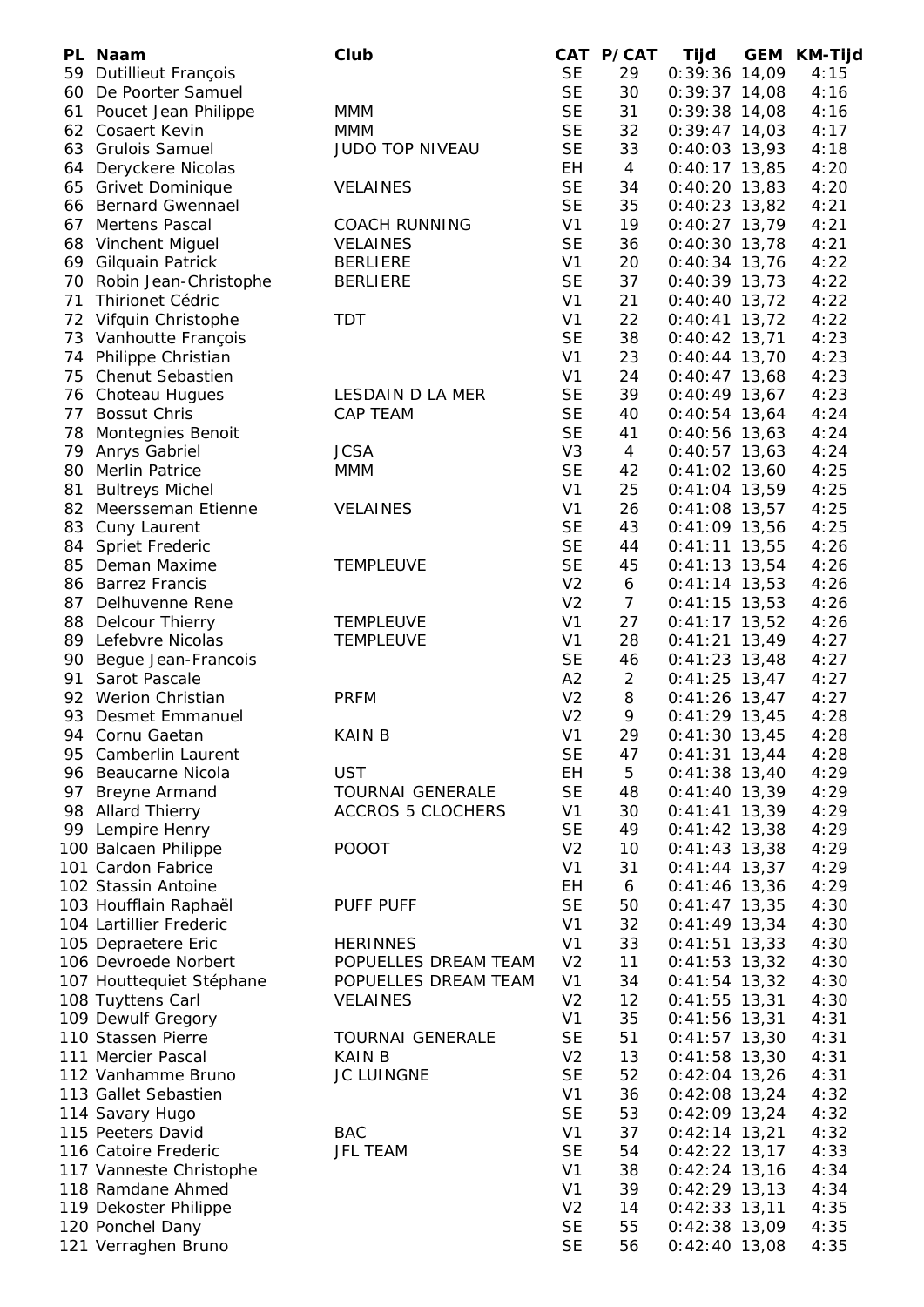| PL Naam                     | Club                     |                | CAT P/CAT       | Tijd            | GEM | <b>KM-Tijd</b> |
|-----------------------------|--------------------------|----------------|-----------------|-----------------|-----|----------------|
| 122 Vannieuwenhuize Eric    | <b>LIMACE</b>            | V <sub>1</sub> | 40              | $0:42:42$ 13,07 |     | 4:35           |
| 123 Chantry Louis           | POPUELLES DREAM TEAM     | V <sub>1</sub> | 41              | $0:42:48$ 13,04 |     | 4:36           |
| 124 De Coninck Benoit       | <b>ACCROS 5 CLOCHERS</b> | V <sub>1</sub> | 42              | $0:42:51$ 13,02 |     | 4:36           |
| 125 Jacobs Marc             | <b>BERLIERE</b>          | V <sub>1</sub> | 43              | $0:42:54$ 13,01 |     | 4:37           |
| 126 Papalia Benedetto       | <b>RUSTA</b>             | <b>SE</b>      | 57              | $0:42:59$ 12,98 |     | 4:37           |
| 127 Tesse Hugues            |                          | V <sub>1</sub> | 44              | $0:43:00$ 12,98 |     | 4:37           |
| 128 Bataille Matthieu       |                          | <b>SE</b>      | 58              | $0:43:05$ 12,95 |     | 4:38           |
| 129 Mahiez David            |                          | V <sub>1</sub> | 45              | $0:43:06$ 12,95 |     | 4:38           |
| 130 Demay François          |                          | <b>SE</b>      | 59              | $0:43:11$ 12,92 |     | 4:39           |
| 131 Van Nerom Eddy          | ANDERLECHT               | V <sub>1</sub> | 46              | $0:43:13$ 12,91 |     | 4:39           |
| 132 Courrier Lionel         |                          | <b>SE</b>      | 60              | $0:43:14$ 12,91 |     | 4:39           |
| 133 Frederic Adrien         | <b>BAC</b>               | EH             | $7\overline{ }$ | $0:43:15$ 12,90 |     | 4:39           |
| 134 Raviart Philippe        | PIPAIX                   | V <sub>1</sub> | 47              | $0:43:17$ 12,89 |     | 4:39           |
| 135 Grammens Vincent        | <b>ACCROS 5 CLOCHERS</b> | <b>SE</b>      | 61              | $0:43:18$ 12,89 |     | 4:39           |
| 136 Depoortere Philippe     | <b>ZP VALES</b>          | V <sub>1</sub> | 48              | $0:43:19$ 12,88 |     | 4:39           |
| 137 Brismee Michel          | PIPAIX                   | V <sub>3</sub> | 5               | $0:43:20$ 12,88 |     | 4:40           |
| 138 Frederic Jean-Pierre    | <b>BAC</b>               | V <sub>1</sub> | 49              | $0:43:21$ 12,87 |     | 4:40           |
| 139 Coeuret Michel          | <b>BAC</b>               | V <sub>3</sub> | 6               | $0:43:22$ 12,87 |     | 4:40           |
| 140 Vanoverskelds Dominique |                          | V <sub>1</sub> | 50              | $0:43:23$ 12,86 |     | 4:40           |
| 141 Marquant Nicolas        |                          | <b>SE</b>      | 62              | $0:43:25$ 12,85 |     | 4:40           |
| 142 Hellin Arnaud           |                          | V <sub>1</sub> | 51              | $0:43:36$ 12,80 |     | 4:41           |
| 143 Louette Frédéric        |                          | V <sub>1</sub> | 52              | $0:43:37$ 12,79 |     | 4:41           |
| 144 Samain Anthony          |                          | V <sub>1</sub> | 53              | $0:43:38$ 12,79 |     | 4:42           |
| 145 Dubois Mike             | <b>TEMPLEUVE</b>         | <b>SE</b>      | 63              | $0:43:39$ 12,78 |     | 4:42           |
| 146 Derez Dany              | <b>TAINTIGNIES</b>       | V <sub>1</sub> | 54              | $0:43:47$ 12,74 |     | 4:42           |
| 147 Olivier Vincent         | <b>TOURNAI GENERALE</b>  | V <sub>1</sub> | 55              | $0:43:49$ 12,73 |     | 4:43           |
| 148 Warlop Bernard          | <b>TOURNAI GENERALE</b>  | V <sub>1</sub> | 56              | $0:43:50$ 12,73 |     | 4:43           |
| 149 Desmet Louis            |                          | EH             | 8               | $0:43:55$ 12,71 |     | 4:43           |
| 150 Phelizon Christophe     | <b>TEMPLEUVE</b>         | V <sub>1</sub> | 57              | $0:44:02$ 12,67 |     | 4:44           |
| 151 Decourcelle Christian   | MMM                      | V <sub>2</sub> | 15              | $0:44:03$ 12,67 |     | 4:44           |
| 152 Cosaert Hugues          | <b>MMM</b>               | V <sub>2</sub> | 16              | $0:44:04$ 12,66 |     | 4:44           |
| 153 Deman Olivier           | <b>BAC</b>               | V <sub>1</sub> | 58              | $0:44:05$ 12,66 |     | 4:44           |
| 154 Fostroy Jean Marie      | POLICE PERUWELZ          | V <sub>2</sub> | 17              | $0:44:06$ 12,65 |     | 4:45           |
| 155 Audoor Alain            | <b>VELAINES</b>          | V <sub>2</sub> | 18              | $0:44:07$ 12,65 |     | 4:45           |
| 156 Deconinck Christian     | <b>KAIN B</b>            | V <sub>2</sub> | 19              | $0:44:08$ 12,64 |     | 4:45           |
| 157 Delattre Benoit         |                          | <b>SE</b>      | 64              | $0:44:10$ 12,63 |     | 4:45           |
| 158 Manche Gregoire         | <b>TEMPLEUVE</b>         | <b>SE</b>      | 65              | $0:44:13$ 12,62 |     | 4:45           |
| 159 Verplancken Kurt        |                          | V <sub>1</sub> | 59              | $0:44:18$ 12,60 |     | 4:46           |
| 160 Devos Sebastien         | <b>KAIN B</b>            | <b>SE</b>      | 66              | $0:44:19$ 12,59 |     | 4:46           |
| 161 Delemarle Stéphane      |                          | V <sub>1</sub> | 60              | $0:44:23$ 12,57 |     | 4:46           |
| 162 Ghezagi Stephane        |                          | V <sub>1</sub> | 61              | $0:44:24$ 12,57 |     | 4:46           |
| 163 Delcour Adrien          | <b>TEMPLEUVE</b>         | EH             | 9               | $0:44:25$ 12,56 |     | 4:47           |
| 164 Desloovere Antoine      |                          | EH             | 10              | $0:44:26$ 12,56 |     | 4:47           |
| 165 Beaucarne Luc           |                          | V <sub>1</sub> | 62              | $0:44:27$ 12,55 |     | 4:47           |
| 166 Denuncq Nicolas         | <b>VELAINES</b>          | <b>SE</b>      | 67              | $0:44:28$ 12,55 |     | 4:47           |
| 167 Leleux Didier           |                          | <b>SE</b>      | 68              | $0:44:37$ 12,51 |     | 4:48           |
| 168 Brille Christopher      | <b>TEMPLEUVE</b>         | <b>SE</b>      | 69              | $0:44:39$ 12,50 |     | 4:48           |
| 169 Grimmonpre Jose         | EAH                      | V <sub>1</sub> | 63              | $0:44:40$ 12,49 |     | 4:48           |
| 170 Sartorius Olivier       |                          | <b>SE</b>      | 70              | $0:44:43$ 12,48 |     | 4:48           |
| 171 Dewasme Alain           |                          | V <sub>3</sub> | $\overline{7}$  | $0:44:44$ 12,47 |     | 4:49           |
| 172 Feys Thomas             | <b>ACCROS 5 CLOCHERS</b> | EH             | 11              | $0:44:45$ 12,47 |     | 4:49           |
| 173 Parys Walter            |                          | V <sub>3</sub> | 8               | $0:44:46$ 12,46 |     | 4:49           |
| 174 Detournay Ale           |                          | V <sub>1</sub> | 64              | $0:44:47$ 12,46 |     | 4:49           |
| 175 Graver Rudy             | <b>VELAINES</b>          | V <sub>1</sub> | 65              | $0:44:50$ 12,45 |     | 4:49           |
| 176 Potar Christophe        | SUKCESTFOU               | <b>SE</b>      | 71              | $0:44:52$ 12,44 |     | 4:49           |
| 177 Segard Christophe       |                          | <b>SE</b>      | 72              | $0:44:57$ 12,41 |     | 4:50           |
| 178 Mercier Bruno           | <b>ACCROS 5 CLOCHERS</b> | V <sub>1</sub> | 66              | $0:45:03$ 12,39 |     | 4:51           |
| 179 Lecat Daniel            | <b>KAIN B</b>            | V <sub>2</sub> | 20              | $0:45:04$ 12,38 |     | 4:51           |
| 180 Sevrin Patrick          | <b>JCSA</b>              | V <sub>2</sub> | 21              | $0:45:07$ 12,37 |     | 4:51           |
| 181 Tesson Yves             |                          | V <sub>1</sub> | 67              | $0:45:09$ 12,36 |     | 4:51           |
| 182 Verdy Jacques           | <b>KAIN B</b>            | V <sub>2</sub> | 22              | $0:45:10$ 12,35 |     | 4:51           |
| 183 Van Malleghem Ariane    | <b>KAIN B</b>            | A2             | 3               | $0:45:12$ 12,35 |     | 4:52           |
| 184 De Backer Dave          | <b>FLOBECQ</b>           | <b>SE</b>      | 73              | $0:45:14$ 12,34 |     | 4:52           |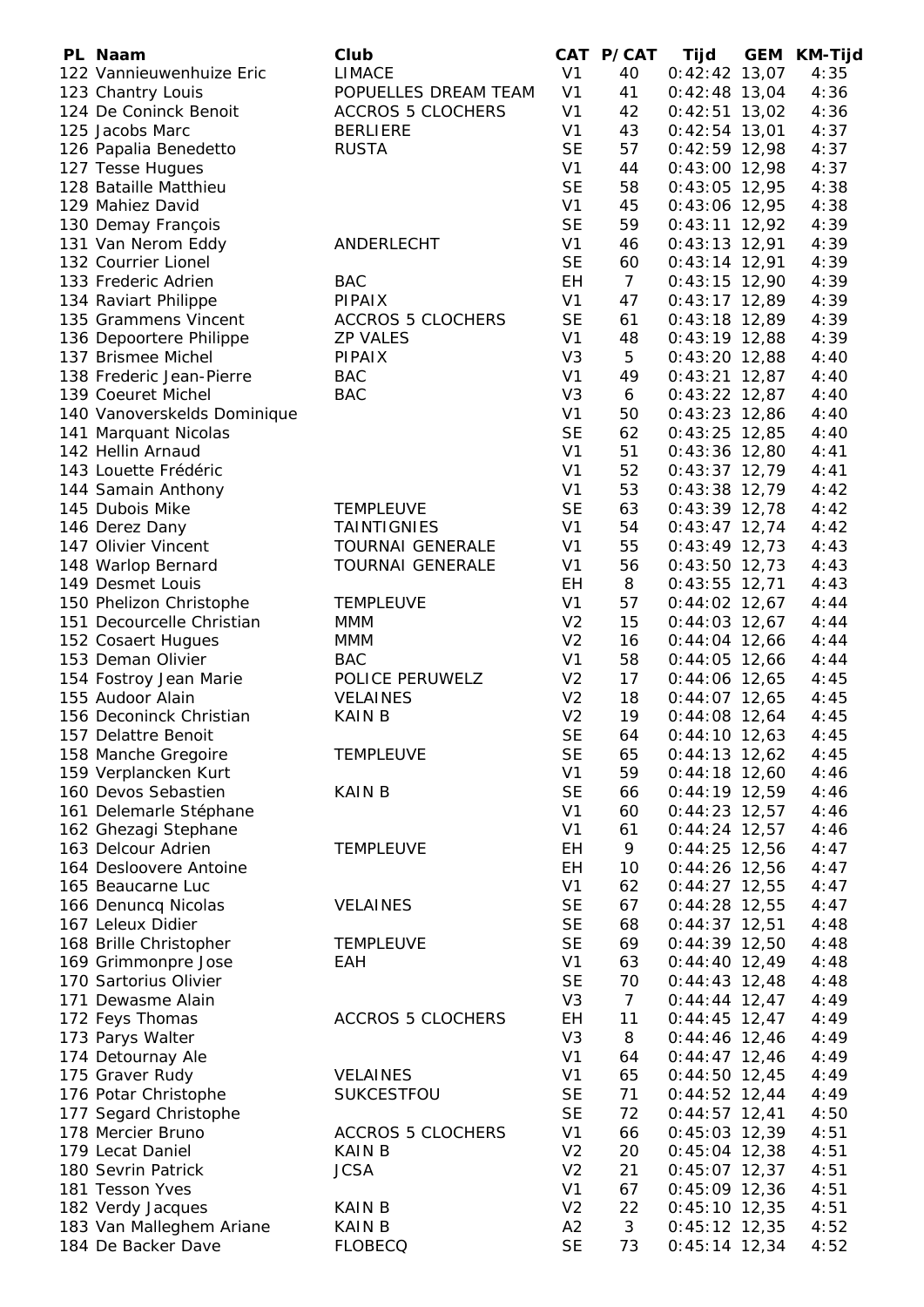| PL Naam                                    | Club                     |                             | CAT P/CAT      | Tijd                               | <b>GEM</b> | <b>KM-Tijd</b> |
|--------------------------------------------|--------------------------|-----------------------------|----------------|------------------------------------|------------|----------------|
| 185 Odent Stéphane                         |                          | V <sub>1</sub>              | 68             | $0:45:15$ 12,33                    |            | 4:52           |
| 186 Declercq Benoit                        | AMIS DU MARDI            | <b>SE</b>                   | 74             | $0:45:16$ 12,33                    |            | 4:52           |
| 187 Collie Marie-Jo                        | <b>VELAINES</b>          | A <sub>3</sub>              | $\mathbf{1}$   | $0:45:17$ 12,32                    |            | 4:52           |
| 188 Bury Gaylord                           |                          | <b>SE</b>                   | 75             | $0:45:19$ 12,31                    |            | 4:52           |
| 189 Montegnies Jean Jacques                | PUFF PUFF                | V <sub>2</sub>              | 23             | $0:45:20$ 12,31                    |            | 4:52           |
| 190 Vincent Olivier                        | <b>RS TEAM</b>           | <b>SE</b>                   | 76             | $0:45:23$ 12,30                    |            | 4:53           |
| 191 Soudan Stéphanie                       |                          | A1                          | $\mathbf{1}$   | $0:45:25$ 12,29                    |            | 4:53           |
| 192 Bauts Pieter                           |                          | <b>SE</b>                   | 77             | $0:45:30$ 12,26                    |            | 4:54           |
| 193 Desloovere Miguel                      |                          | V <sub>1</sub>              | 69             | $0:45:33$ 12,25                    |            | 4:54           |
| 194 Carlier Joel                           | <b>JC BAUDOUR</b>        | <b>SE</b>                   | 78             | $0:45:34$ 12,25                    |            | 4:54           |
| 195 Boudailliez Sebastien                  |                          | <b>SE</b>                   | 79             | $0:45:35$ 12,24                    |            | 4:54           |
| 196 Cuvelier Francis                       | <b>VELAINES</b>          | V <sub>2</sub>              | 24             | $0:45:36$ 12,24                    |            | 4:54           |
| 197 Caudy Sanny                            |                          | V <sub>1</sub>              | 70             | $0:45:37$ 12,23                    |            | 4:54           |
| 198 Petit Yannick                          | <b>TEMPLEUVE</b>         | <b>SE</b>                   | 80             | $0:45:38$ 12,23                    |            | 4:54           |
| 199 Fauquenoit Clément                     | <b>TEMPLEUVE</b>         | <b>SE</b>                   | 81             | $0:45:41$ 12,21                    |            | 4:55           |
| 200 Breyne Benoit                          |                          | <b>SE</b>                   | 82             | $0:45:44$ 12,20                    |            | 4:55           |
| 201 Froment Guillaume                      | <b>RHO</b>               | <b>SE</b>                   | 83             | $0:45:46$ 12,19                    |            | 4:55           |
| 202 Senelle Natan                          | <b>VELAINES</b>          | EH                          | 12             | $0:45:56$ 12,15                    |            | 4:56           |
| 203 Bot Jean Luc                           | <b>ECLA</b>              | V <sub>2</sub>              | 25             | $0:45:58$ 12,14                    |            | 4:57           |
| 204 Debrenne Laurent                       |                          | <b>SE</b>                   | 84             | $0:46:00$ 12,13                    |            | 4:57           |
| 205 Messely Alexandre                      | <b>TEMPLEUVE</b>         | <b>SE</b>                   | 85             | $0:46:17$ 12,06                    |            | 4:59           |
| 206 Cappon Bernard                         |                          | V <sub>3</sub>              | 9              | $0:46:18$ 12,05                    |            | 4:59           |
| 207 Vanderhaegen Jacques                   | <b>VELAINES</b>          | V <sub>2</sub>              | 26             | $0:46:23$ 12,03                    |            | 4:59           |
| 208 Rohart Yannick                         | <b>VELAINES</b>          | V <sub>1</sub>              | 71             | $0:46:25$ 12,02                    |            | 4:59           |
| 209 Rousseau Olivier                       |                          | <b>SE</b>                   | 86             | $0:46:33$ 11,99                    |            | 5:00           |
| 210 Orlandi Jean-Marie                     | <b>TEMPLEUVE</b>         | V <sub>3</sub>              | 10             | $0:46:37$ 11,97                    |            | 5:01           |
| 211 Michiels Philippe                      | <b>BERLIERE</b>          | V <sub>2</sub>              | 27             | $0:46:41$ 11,95                    |            | 5:01           |
| 212 Pollet Stéphane                        | <b>ACCROS 5 CLOCHERS</b> | <b>SE</b>                   | 87             | $0:46:43$ 11,94                    |            | 5:01           |
| 213 Lemaire Laurent                        | <b>ECLA</b>              | V <sub>1</sub>              | 72             | $0:46:44$ 11,94                    |            | 5:02           |
| 214 Salome Michel                          | <b>ACCROS 5 CLOCHERS</b> | V <sub>1</sub>              | 73             | $0:46:45$ 11,94                    |            | 5:02           |
| 215 Bohems Andre                           | <b>ACCROS 5 CLOCHERS</b> | V <sub>1</sub>              | 74             | $0:46:46$ 11,93                    |            | 5:02           |
| 216 Delcourt Patrice                       |                          | V <sub>2</sub>              | 28             | $0:46:47$ 11,93                    |            | 5:02           |
| 217 Guysens Francis                        | <b>CRAZY WHEELS</b>      | V <sub>3</sub>              | 11             | $0:46:49$ 11,92                    |            | 5:02           |
| 218 Wauquiez Bernard                       | <b>BAC</b>               | V <sub>3</sub>              | 12             | $0:46:51$ 11,91                    |            | 5:02           |
| 219 Zenner Eric                            |                          | V <sub>1</sub>              | 75             | $0:46:53$ 11,90                    |            | 5:02           |
| 220 Delmarre Pierre                        | <b>TEMPLEUVE</b>         | V <sub>2</sub>              | 29             | $0:46:56$ 11,89                    |            | 5:03           |
| 221 Ponchau Jean-Paul                      |                          | A <sub>3</sub>              | $\overline{2}$ | $0:46:57$ 11,88                    |            | 5:03           |
| 222 Bienfait Sébastien                     |                          | <b>SE</b>                   | 88             | $0:46:59$ 11,88                    |            | 5:03           |
| 223 Michel Jacques<br>224 Brenin Jonathan  | <b>PSG</b>               | V <sub>2</sub><br><b>SE</b> | 30             | $0:47:00$ 11,87                    |            | 5:03           |
|                                            |                          | EH                          | 89             | $0:47:01$ 11,87                    |            | 5:03           |
| 225 Legrand Louis 9<br>226 Legrand Louis 8 |                          | <b>SE</b>                   | 13<br>90       | $0:47:02$ 11,86<br>$0:47:03$ 11,86 |            | 5:03<br>5:04   |
| 227 Dos Santos Raoul                       | <b>TEMPLEUVE</b>         | V <sub>2</sub>              | 31             | $0:47:04$ 11,86                    |            | 5:04           |
| 228 Duquesnoy Xavier                       |                          | <b>SE</b>                   | 91             | $0:47:10$ 11,83                    |            | 5:04           |
| 229 Dogot Bernard                          | <b>ADJ</b>               | V <sub>2</sub>              | 32             | $0:47:13$ 11,82                    |            | 5:05           |
| 230 Delrue Mathilde                        |                          | ED                          | $\mathbf{1}$   | $0:47:16$ 11,81                    |            | 5:05           |
| 231 Hautecoeur Laurent                     | <b>LBBH GROUP</b>        | V <sub>1</sub>              | 76             | $0:47:17$ 11,80                    |            | 5:05           |
| 232 Quinet Thierry                         | AXA                      | V <sub>1</sub>              | 77             | $0:47:27$ 11,76                    |            | 5:06           |
| 233 Delcroix Luc                           |                          | V <sub>1</sub>              | 78             | $0:47:31$ 11,74                    |            | 5:07           |
| 234 Depauw Mickael                         | MAISON DU BIEN ETRE      | <b>SE</b>                   | 92             | $0:47:32$ 11,74                    |            | 5:07           |
| 235 Duthoit Benedicte                      | <b>HERINNES</b>          | A1                          | 2              | $0:47:44$ 11,69                    |            | 5:08           |
| 236 Dorosev Ado                            | <b>ACCROS 5 CLOCHERS</b> | V <sub>2</sub>              | 33             | $0:47:45$ 11,69                    |            | 5:08           |
| 237 Werrebrouck Blaise                     | MANHATTAN                | V <sub>1</sub>              | 79             | $0:47:53$ 11,65                    |            | 5:09           |
| 238 Stevens Laurent                        |                          | <b>SE</b>                   | 93             | $0:48:03$ 11,61                    |            | 5:10           |
| 239 Depauw Marc                            |                          | V <sub>1</sub>              | 80             | $0:48:04$ 11,61                    |            | 5:10           |
| 240 Longueville Jean-Louis                 |                          | V <sub>1</sub>              | 81             | $0:48:05$ 11,60                    |            | 5:10           |
| 241 Musumeci Bruno                         | <b>JCSA</b>              | V <sub>2</sub>              | 34             | $0:48:06$ 11,60                    |            | 5:10           |
| 242 Lefebvre Marie Jeanne                  | <b>COACH RUNNING</b>     | DA                          | $\mathbf{1}$   | $0:48:07$ 11,60                    |            | 5:10           |
| 243 Flamme Pascal                          | <b>ECLATES PERUWELZ</b>  | V <sub>1</sub>              | 82             | $0:48:08$ 11,59                    |            | 5:11           |
| 244 Flamme Kevin                           | <b>COACH RUNNING</b>     | <b>SE</b>                   | 94             | $0:48:09$ 11,59                    |            | 5:11           |
| 245 Boulanger Julien                       | <b>JCSA</b>              | <b>SE</b>                   | 95             | $0:48:10$ 11,58                    |            | 5:11           |
| 246 Delbroucq David                        | <b>JCSA</b>              | <b>SE</b>                   | 96             | $0:48:11$ 11,58                    |            | 5:11           |
| 247 Delrue Maxence                         |                          | <b>SE</b>                   | 97             | $0:48:12$ 11,58                    |            | 5:11           |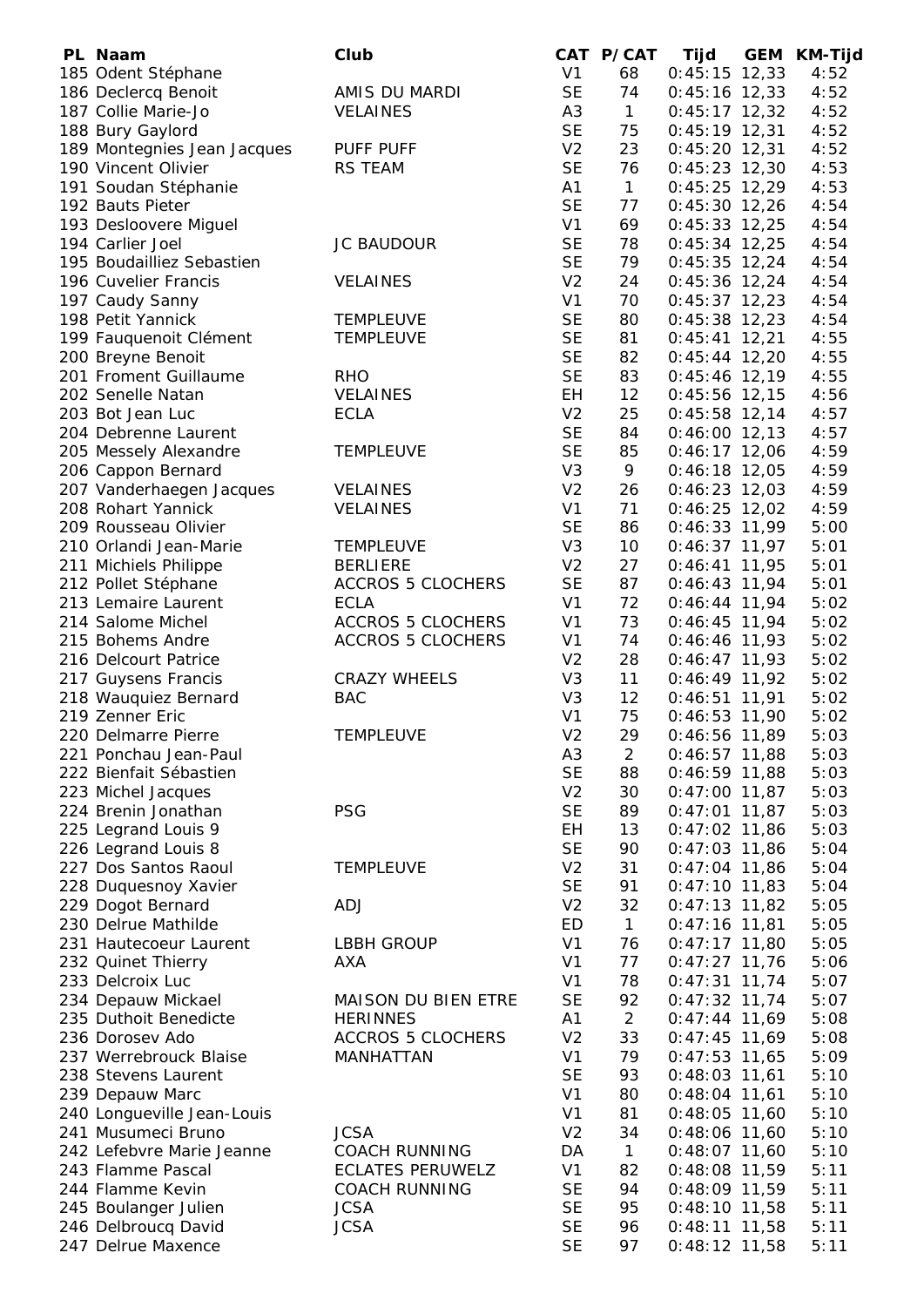| PL Naam                      | Club                       |                | CAT P/CAT      | <b>Tijd</b>     | <b>GEM</b> | <b>KM-Tijd</b> |
|------------------------------|----------------------------|----------------|----------------|-----------------|------------|----------------|
| 248 Schoonooghe Erwin        | <b>VELAINES</b>            | V <sub>1</sub> | 83             | $0:48:13$ 11,57 |            | 5:11           |
| 249 Manteau Guillaume        |                            | <b>SE</b>      | 98             | $0:48:14$ 11,57 |            | 5:11           |
| 250 Malghem Christophe       |                            | V <sub>1</sub> | 84             | $0:48:15$ 11,56 |            | 5:11           |
| 251 Manche Patrick           | <b>TEMPLEUVE</b>           | V <sub>1</sub> | 85             | $0:48:16$ 11,56 |            | 5:11           |
| 252 De Coninck Hubert        | <b>CAP TEAM</b>            | V <sub>1</sub> | 86             | $0:48:17$ 11,56 |            | 5:12           |
| 253 Brou Xavier              | <b>LIMACE</b>              | V <sub>2</sub> | 35             | $0:48:21$ 11,54 |            | 5:12           |
| 254 Dubois Christian         |                            | V <sub>2</sub> | 36             | $0:48:22$ 11,54 |            | 5:12           |
| 255 Carette Andy             | <b>JCL</b>                 | <b>SE</b>      | 99             | $0:48:23$ 11,53 |            | 5:12           |
| 256 Conart Francoise         | <b>SPHO</b>                | A2             | $\overline{4}$ | $0:48:26$ 11,52 |            | 5:12           |
| 257 Hochepied Cyril          | <b>TEMPLEUVE</b>           | <b>SE</b>      | 100            | $0:48:27$ 11,52 |            | 5:13           |
| 258 Divita Rocco             | <b>JCSA</b>                | V <sub>3</sub> | 13             | $0:48:28$ 11,51 |            | 5:13           |
| 259 Bienfait Olivier         |                            | V <sub>1</sub> | 87             | $0:48:29$ 11,51 |            | 5:13           |
| 260 Dupont Ethel             | <b>ACCROS 5 CLOCHERS</b>   | A1             | 3              | $0:48:30$ 11,51 |            | 5:13           |
| 261 Lepoutere Frank          | <b>FLOC</b>                | V <sub>1</sub> | 88             | $0:48:31$ 11,50 |            | 5:13           |
| 262 Potar Sylvia             | SUKCESTFOU                 | A <sub>1</sub> | $\overline{4}$ | $0:48:32$ 11,50 |            | 5:13           |
| 263 Quintin Pierre           | <b>BAC</b>                 | V <sub>2</sub> | 37             | $0:48:34$ 11,49 |            | 5:13           |
| 264 Vanhoutte Agathe         |                            | A <sub>1</sub> | 5              | $0:48:35$ 11,49 |            | 5:13           |
| 265 Renard Pascal            |                            | V <sub>1</sub> | 89             | $0:48:36$ 11,48 |            | 5:14           |
| 266 Meurist Joel             | <b>BAC</b>                 | V <sub>1</sub> | 90             | $0:48:37$ 11,48 |            | 5:14           |
| 267 Ponchau Vincent          |                            | <b>SE</b>      | 101            | $0:48:38$ 11,47 |            | 5:14           |
| 268 Leroy Jonathan           | AMIS DU MARDI              | <b>SE</b>      | 102            | $0:48:39$ 11,47 |            | 5:14           |
| 269 Goeders Claudy           |                            | V <sub>2</sub> | 38             | $0:48:40$ 11,47 |            | 5:14           |
| 270 Mazure David             | AMIS DU MARDI              | <b>SE</b>      | 103            | $0:48:41$ 11,46 |            | 5:14           |
| 271 Vandaele Cyprien         | AMIS DU MARDI              | V <sub>1</sub> | 91             | $0:48:45$ 11,45 |            | 5:15           |
| 272 Lemaire Jean Louis       |                            | V <sub>2</sub> | 39             | $0:48:46$ 11,44 |            | 5:15           |
| 273 De Rodder Eric           | <b>BAC</b>                 | V <sub>2</sub> | 40             | $0:48:51$ 11,42 |            | 5:15           |
| 274 Deroubaix Fabian         |                            | V <sub>1</sub> | 92             | $0:48:52$ 11,42 |            | 5:15           |
| 275 Plaquet Emmanuelle       |                            | DA             | $\overline{2}$ | $0:48:53$ 11,41 |            | 5:15           |
| 276 Trivier Morgan           |                            | <b>SE</b>      | 104            | $0:48:54$ 11,41 |            | 5:15           |
| 277 Callewaert Frédéric      |                            | <b>SE</b>      | 105            | $0:49:02$ 11,38 |            | 5:16           |
| 278 Dupret Didier            | <b>BAC</b>                 | V <sub>1</sub> | 93             | $0:49:08$ 11,36 |            | 5:17           |
| 279 Devos Christine          | <b>VELAINES</b>            | A2             | 5              | $0:49:12$ 11,34 |            | 5:17           |
| 280 Voiturier Gregory        | POURLEPLAISIR              | V <sub>1</sub> | 94             | $0:49:14$ 11,33 |            | 5:18           |
| 281 Safy Yves                |                            | V <sub>1</sub> | 95             | $0:49:15$ 11,33 |            | 5:18           |
| 282 Henry Mathieu            | <b>HERINNES</b>            | <b>SE</b>      | 106            | $0:49:16$ 11,33 |            | 5:18           |
| 283 Vansteenbrugge Dominique | <b>HERINNES</b>            | A <sub>1</sub> | 6              | $0:49:17$ 11,32 |            | 5:18           |
| 284 Beck Jacques             | LESDAIN D LA MER           | V <sub>1</sub> | 96             | $0:49:18$ 11,32 |            | 5:18           |
| 285 Dochy Laurent            |                            | <b>SE</b>      | 107            | $0:49:19$ 11,31 |            | 5:18           |
| 286 Ergo Philippe            | <b>HERINNES</b>            | V <sub>1</sub> | 97             | $0:49:20$ 11,31 |            | 5:18           |
| 287 Docquier Vincent         |                            | V <sub>1</sub> | 98             | $0:49:26$ 11,29 |            | 5:19           |
| 288 Van Delsen Vincent       |                            | V <sub>1</sub> | 99             | $0:49:27$ 11,28 |            | 5:19           |
| 289 Feys Nicolas             | <b>ACCROS 5 CLOCHERS</b>   | <b>SE</b>      | 108            | $0:49:30$ 11,27 |            | 5:19           |
| 290 D Hulster Jean Pierre    | <b>FLOBECQ</b>             | V <sub>2</sub> | 41             | $0:49:33$ 11,26 |            | 5:20           |
| 291 Fontaine Luc             | <b>VELAINES</b>            | V <sub>2</sub> | 42             | $0:49:34$ 11,26 |            | 5:20           |
| 292 Verbrugghe Bernard       | <b>MMM</b>                 | V <sub>3</sub> | 14             | $0:49:35$ 11,25 |            | 5:20           |
| 293 Steux Jean-François      |                            | <b>SE</b>      | 109            | $0:49:37$ 11,25 |            | 5:20           |
| 294 Deconinck Jean Marie     | <b>TORTUES MESLINOISES</b> | V <sub>2</sub> | 43             | $0:49:38$ 11,24 |            | 5:20           |
| 295 Duhem Gerard             | <b>BAC</b>                 | V <sub>1</sub> | 100            | $0:49:39$ 11,24 |            | 5:20           |
| 296 Debaisieux Serge         |                            | V <sub>2</sub> | 44             | $0:49:40$ 11,23 |            | 5:20           |
| 297 Decubber Marc            | <b>BAC</b>                 | V <sub>2</sub> | 45             | $0:49:41$ 11,23 |            | 5:21           |
| 298 Dewattinne Thibaut       |                            | <b>SE</b>      | 110            | $0:49:42$ 11,23 |            | 5:21           |
| 299 Juchtmans Pierre         | <b>ECLATES PERUWELZ</b>    | V <sub>2</sub> | 46             | $0:49:43$ 11,22 |            | 5:21           |
| 300 Calonne Eddy             | <b>PIPAIX</b>              | V <sub>3</sub> | 15             | $0:49:44$ 11,22 |            | 5:21           |
| 301 Decubber Jacques         | <b>BAC</b>                 | V <sub>2</sub> | 47             | $0:49:45$ 11,22 |            | 5:21           |
| 302 Waels Robert             | CEUX DU LAC                | V <sub>2</sub> | 48             | $0:49:46$ 11,21 |            | 5:21           |
| 303 Saffre Ann               | <b>BAC</b>                 | DA             | 3              | $0:49:50$ 11,20 |            | 5:22           |
| 304 Campener Sebastien       | <b>BAC</b>                 | <b>SE</b>      | 111            | $0:49:51$ 11,19 |            | 5:22           |
| 305 Vantorre Jean            | <b>HERINNES</b>            | V <sub>2</sub> | 49             | $0:49:55$ 11,18 |            | 5:22           |
| 306 Clement Georges          | <b>PIPAIX</b>              | <b>SE</b>      | 112            | $0:50:01$ 11,16 |            | 5:23           |
| 307 Ladeuze Fabrice          | <b>SPHO</b>                | V <sub>1</sub> | 101            | $0:50:03$ 11,15 |            | 5:23           |
| 308 Bayart Christine         |                            | A2             | 6              | $0:50:04$ 11,15 |            | 5:23           |
| 309 Leroy Bernard            |                            | V <sub>1</sub> | 102            | $0:50:06$ 11,14 |            | 5:23           |
| 310 Moutury Coralie          |                            | A <sub>1</sub> | $\overline{7}$ | $0:50:09$ 11,13 |            | 5:24           |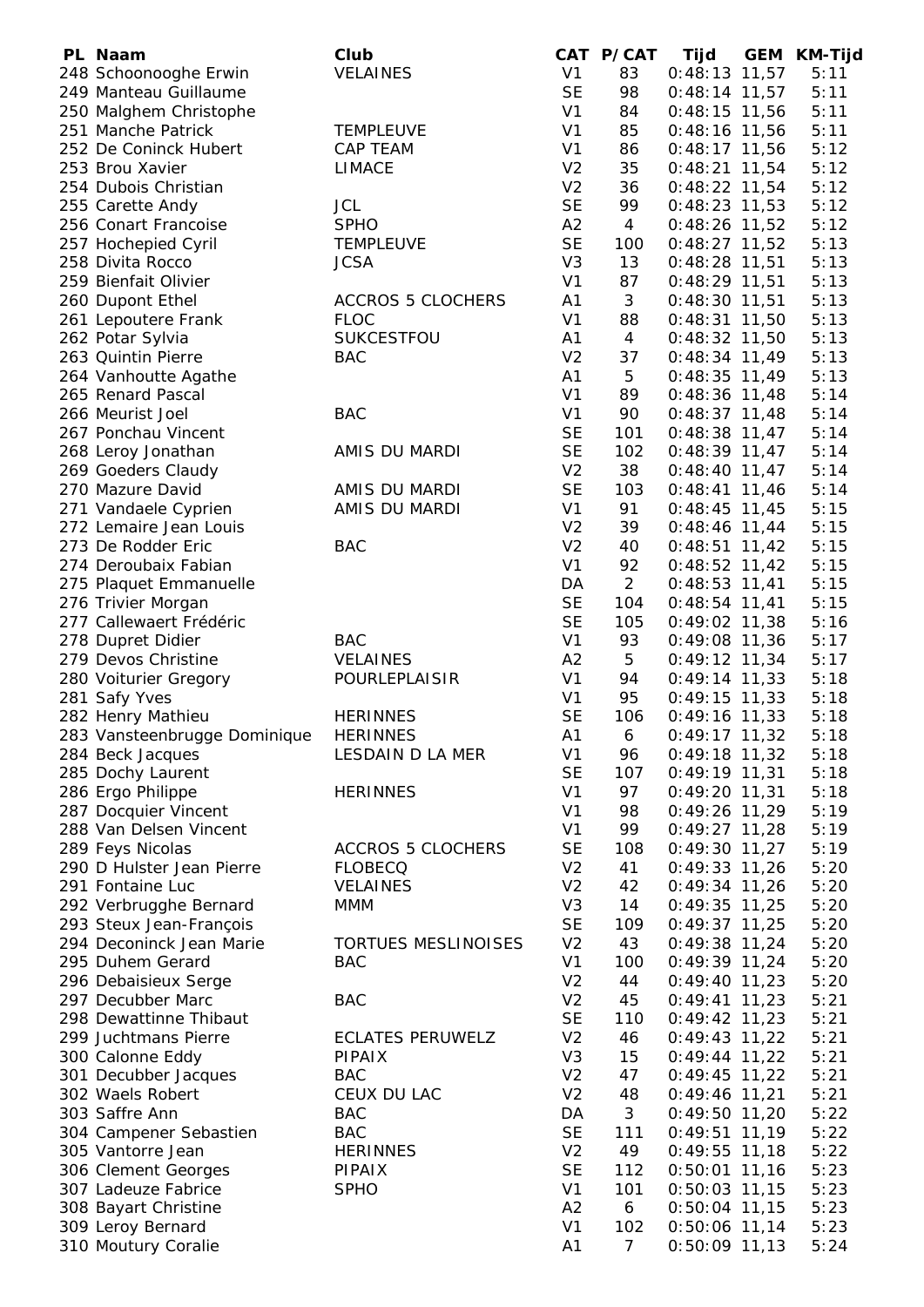| PL Naam                       | Club                 |                | CAT P/CAT      | Tijd            | <b>GEM</b> | <b>KM-Tijd</b> |
|-------------------------------|----------------------|----------------|----------------|-----------------|------------|----------------|
| 311 Grulois Joseph            | <b>JCSA</b>          | V <sub>3</sub> | 16             | $0:50:17$ 11,10 |            | 5:24           |
| 312 Vadermeersch Daphné       |                      | A1             | 8              | $0:50:19$ 11,09 |            | 5:25           |
| 313 Vermeulen Stephane        | <b>ZP VALES</b>      | V <sub>1</sub> | 103            | $0:50:20$ 11,09 |            | 5:25           |
| 314 Vangheluwe Patrick        | <b>VELAINES</b>      | V <sub>2</sub> | 50             | $0:50:21$ 11,08 |            | 5:25           |
| 315 Froidure Nadine           |                      | A2             | $\overline{7}$ | $0:50:24$ 11,07 |            | 5:25           |
| 316 Clinquart Jean Christophe | ROAD RUNNING TOURNAI | <b>SE</b>      | 113            | $0:50:39$ 11,02 |            | 5:27           |
| 317 Mascret Hervé             |                      | <b>SE</b>      | 114            | $0:50:43$ 11,00 |            | 5:27           |
| 318 Decaluwe Pierre           |                      | V <sub>3</sub> | 17             | $0:50:44$ 11,00 |            | 5:27           |
|                               |                      | V <sub>1</sub> | 104            |                 |            |                |
| 319 Capron Vincent            | AC BELOEIL           |                |                | $0:50:49$ 10,98 |            | 5:28           |
| 320 Cuvelier Thierry          | <b>JCSA</b>          | V <sub>2</sub> | 51             | $0:50:52$ 10,97 |            | 5:28           |
| 321 Delonville Daniel         | <b>VELAINES</b>      | V <sub>3</sub> | 18             | $0:50:54$ 10,96 |            | 5:28           |
| 322 Dubois Jean Marie         | <b>JCSA</b>          | V <sub>2</sub> | 52             | $0:51:00$ 10,94 |            | 5:29           |
| 323 Maes Ronald               |                      | V <sub>2</sub> | 53             | $0:51:09$ 10,91 |            | 5:30           |
| 324 Renard Felix              | <b>TEMPLEUVE</b>     | <b>SE</b>      | 115            | $0:51:10$ 10,91 |            | 5:30           |
| 325 De Zutter Florent         |                      | <b>SE</b>      | 116            | $0:51:11$ 10,90 |            | 5:30           |
| 326 Leulier Sylvain           |                      | <b>SE</b>      | 117            | $0:51:13$ 10,89 |            | 5:30           |
| 327 Quittelier Olivier        | <b>HERINNES</b>      | <b>SE</b>      | 118            | $0:51:14$ 10,89 |            | 5:31           |
| 328 Charles Stéphane          | <b>HERINNES</b>      | <b>SE</b>      | 119            | $0:51:16$ 10,88 |            | 5:31           |
| 329 Leclercq Vincent          | <b>BASTIONS</b>      | V <sub>1</sub> | 105            | $0:51:20$ 10,87 |            | 5:31           |
| 330 Billemont Pierre          |                      | <b>SE</b>      | 120            | $0:51:21$ 10,87 |            | 5:31           |
| 331 Montignie Jean Jacques    | <b>HERINNES</b>      | V <sub>1</sub> | 106            | $0:51:23$ 10,86 |            | 5:32           |
| 332 Wanin Johan               |                      | <b>SE</b>      | 121            |                 |            |                |
|                               |                      |                |                | $0:51:24$ 10,86 |            | 5:32           |
| 333 Hoedt Natacha             |                      | A <sub>1</sub> | 9              | $0:51:28$ 10,84 |            | 5:32           |
| 334 Herreman Helene           |                      | DA             | 4              | $0:51:29$ 10,84 |            | 5:32           |
| 335 Villee Vincent            | <b>JCSA</b>          | V <sub>1</sub> | 107            | $0:51:30$ 10,83 |            | 5:32           |
| 336 Lepoutre Frederic         |                      | <b>SE</b>      | 122            | $0:51:31$ 10,83 |            | 5:32           |
| 337 Tesse Gaëlle              | <b>COACH RUNNING</b> | A <sub>1</sub> | 10             | $0:51:36$ 10,81 |            | 5:33           |
| 338 Lesne Benoit              | <b>COACH RUNNING</b> | V <sub>1</sub> | 108            | $0:51:37$ 10,81 |            | 5:33           |
| 339 Van Brussel Laurent       | JC LUINGNE           | V <sub>1</sub> | 109            | $0:51:53$ 10,75 |            | 5:35           |
| 340 Bossuyt Anne Marie        | LESDAIN D LA MER     | A <sub>1</sub> | 11             | $0:51:55$ 10,75 |            | 5:35           |
| 341 Dervaux Claude            | <b>PIPAIX</b>        | V <sub>3</sub> | 19             | $0:51:56$ 10,74 |            | 5:35           |
| 342 Cochez Jean Albert        | <b>KAIN B</b>        | V <sub>2</sub> | 54             | $0:52:04$ 10,72 |            | 5:36           |
| 343 Cousse Benoit             | <b>VELAINES</b>      | EH             | 14             | $0:52:06$ 10,71 |            | 5:36           |
|                               |                      |                |                |                 |            | 5:36           |
| 344 Wannez Virginie           |                      | A <sub>1</sub> | 12             | $0:52:07$ 10,71 |            |                |
| 345 Da Silva David            |                      | <b>SE</b>      | 123            | $0:52:09$ 10,70 |            | 5:36           |
| 346 Grulois Michael           |                      | <b>SE</b>      | 124            | $0:52:11$ 10,69 |            | 5:37           |
| 347 Baeghe Gwenaelle          |                      | DA             | 5              | $0:52:12$ 10,69 |            | 5:37           |
| 348 Vandenborre Marcellin     | <b>TEMPLEUVE</b>     | <b>SE</b>      | 125            | $0:52:20$ 10,66 |            | 5:38           |
| 349 Lahousse Christophe       | <b>LUIGNE</b>        | V <sub>1</sub> | 110            | $0:52:23$ 10,65 |            | 5:38           |
| 350 Meurisse Jean             | <b>SPHO</b>          | V <sub>2</sub> | 55             | $0:52:29$ 10,63 |            | 5:39           |
| 351 Houttequiet Dimitri       |                      | V <sub>1</sub> | 111            | $0:52:30$ 10,63 |            | 5:39           |
| 352 Devoghel Bryan            | MMM                  | EH             | 15             | $0:52:33$ 10,62 |            | 5:39           |
| 353 Glorieux Thierry          | <b>VELAINES</b>      | V <sub>1</sub> | 112            | $0:52:36$ 10,61 |            | 5:39           |
| 354 Cousse Christophe         | <b>VELAINES</b>      | V <sub>1</sub> | 113            | $0:52:37$ 10,61 |            | 5:39           |
| 355 Thirionet Merlin          |                      | EH             | 16             | $0:52:38$ 10,60 |            | 5:40           |
| 356 Bocquet Didier            |                      | V <sub>1</sub> | 114            | $0:52:39$ 10,60 |            | 5:40           |
| 357 Dufour Line               |                      | A2             |                |                 |            |                |
|                               | <b>VELAINES</b>      |                | 8              | $0:52:40$ 10,59 |            | 5:40           |
| 358 Mol Elodie                | <b>VELAINES</b>      | DA             | 6              | $0:52:41$ 10,59 |            | 5:40           |
| 359 Van Dorpe Marthe          | <b>JC LUINGNE</b>    | A <sub>1</sub> | 13             | $0:52:42$ 10,59 |            | 5:40           |
| 360 Willems Coralie           | <b>JC LUINGNE</b>    | A1             | 14             | $0:52:43$ 10,58 |            | 5:40           |
| 361 Delcroix Patrick          | <b>BAC</b>           | V <sub>2</sub> | 56             | $0:52:44$ 10,58 |            | 5:40           |
| 362 Windels Arthur            | <b>VELAINES</b>      | V <sub>3</sub> | 20             | $0:52:47$ 10,57 |            | 5:41           |
| 363 Carpentier Jean-Michel    | <b>HERINNES</b>      | V <sub>1</sub> | 115            | $0:52:54$ 10,55 |            | 5:41           |
| 364 Agache Francois           | <b>TEMPLEUVE</b>     | V <sub>1</sub> | 116            | $0:52:58$ 10,53 |            | 5:42           |
| 365 Leplae Jean Yves          | <b>FLOC</b>          | V <sub>2</sub> | 57             | $0:53:01$ 10,52 |            | 5:42           |
| 366 Henneuse Mélanie          |                      | A <sub>1</sub> | 15             | $0:53:02$ 10,52 |            | 5:42           |
| 367 Dubru Genevieve           |                      | DA             | $\overline{7}$ | $0:53:07$ 10,51 |            | 5:43           |
| 368 Vandeputte Willy          |                      | V <sub>3</sub> | 21             | $0:53:08$ 10,50 |            | 5:43           |
| 369 Lecocq Pascal             |                      | V <sub>2</sub> | 58             | $0:53:10$ 10,50 |            | 5:43           |
| 370 Dumortier Jules           | <b>BAC</b>           | V <sub>4</sub> | $\mathbf{1}$   |                 |            |                |
|                               |                      |                |                | $0:53:11$ 10,49 |            | 5:43           |
| 371 Picron. Olivier           |                      | V <sub>1</sub> | 117            | $0:53:12$ 10,49 |            | 5:43           |
| 372 Noullet Claude            | <b>BERLIERE</b>      | V <sub>3</sub> | 22             | $0:53:13$ 10,49 |            | 5:43           |
| 373 Tilleul Carine            | <b>BERLIERE</b>      | A1             | 16             | $0:53:16$ 10,48 |            | 5:44           |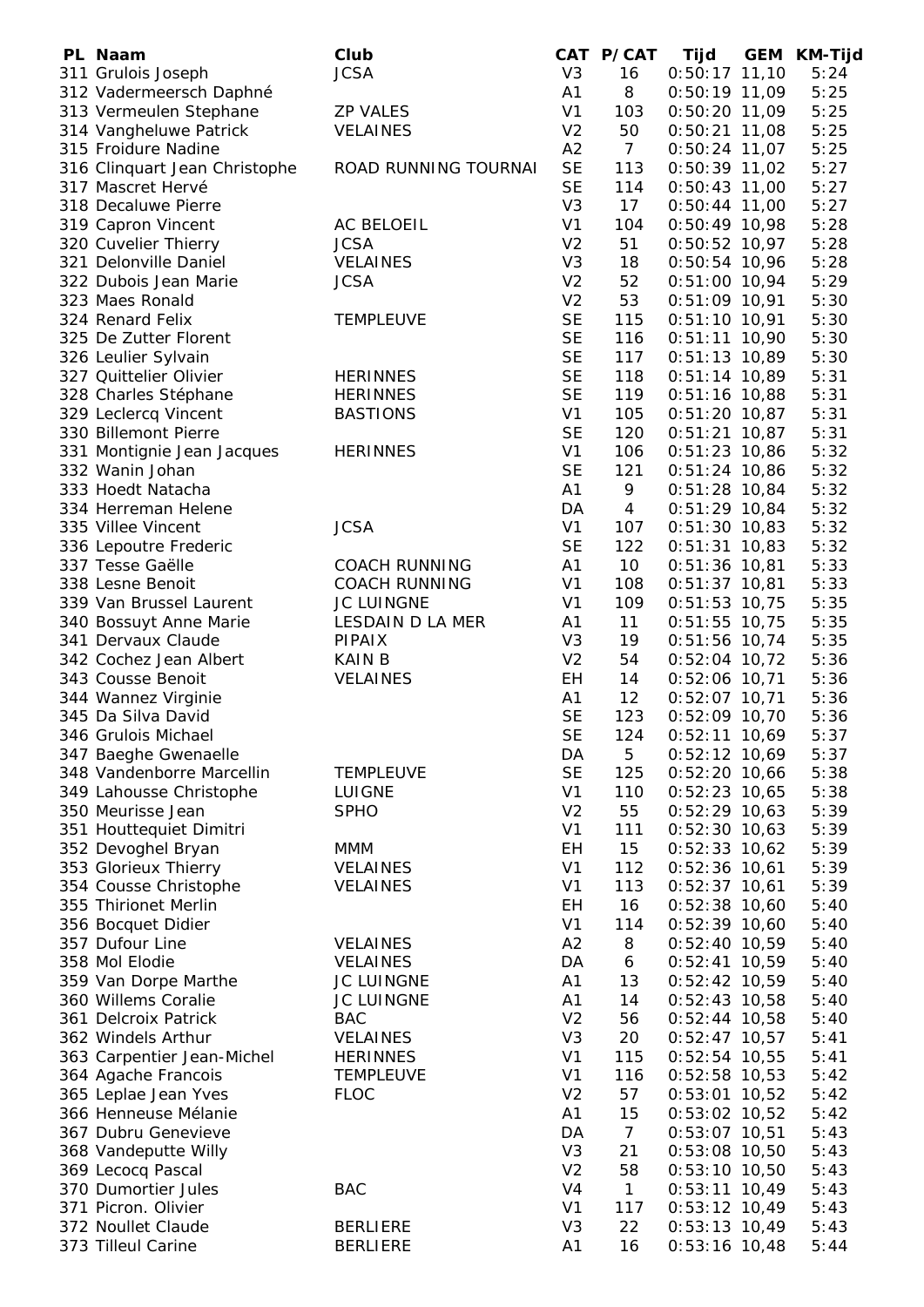| PL Naam                     | Club                    |                | CAT P/CAT      | Tijd            | <b>GEM</b> | KM-Tijd |
|-----------------------------|-------------------------|----------------|----------------|-----------------|------------|---------|
| 374 Dubuisson Matthieu      | POPUELLES DREAM TEAM    | <b>SE</b>      | 126            | $0:53:27$ 10,44 |            | 5:45    |
| 375 Verleye Patrice         | <b>VELAINES</b>         | V <sub>1</sub> | 118            | $0:53:28$ 10,44 |            | 5:45    |
| 376 Waeren Burgh Luc        | <b>MMM</b>              | V <sub>3</sub> | 23             | $0:53:29$ 10,43 |            | 5:45    |
| 377 Jarrar Ali              | <b>MMM</b>              | V <sub>3</sub> | 24             | $0:53:30$ 10,43 |            | 5:45    |
| 378 Senelle Paul Valery     | <b>VELAINES</b>         | V <sub>1</sub> | 119            | $0:53:31$ 10,43 |            | 5:45    |
| 379 Terrasse Jocelyne       |                         | A2             | 9              | $0:53:59$ 10,34 |            | 5:48    |
| 380 Dussart Sandrine        | <b>COACH RUNNING</b>    | A <sub>1</sub> | 17             | $0:54:01$ 10,33 |            | 5:48    |
| 381 Delrue Sofie            |                         | A1             | 18             | $0:54:02$ 10,33 |            | 5:49    |
| 382 Richoux Benedicte       | <b>VELAINES</b>         | A <sub>1</sub> | 19             | $0:54:05$ 10,32 |            | 5:49    |
| 383 De Vos Patrice          |                         | V <sub>2</sub> | 59             | $0:54:11$ 10,30 |            | 5:50    |
| 384 Delobelle Bernadette    | <b>SPHO</b>             | A2             | 10             | $0:54:12$ 10,30 |            | 5:50    |
|                             | <b>SPHO</b>             | V <sub>1</sub> | 120            | $0:54:13$ 10,29 |            | 5:50    |
| 385 Style Olivier           |                         |                |                |                 |            |         |
| 386 Gonton Delphine         |                         | DA             | 8              | $0:54:14$ 10,29 |            | 5:50    |
| 387 Guilluy Véronique       | <b>BERLIERE</b>         | A2             | 11             | $0:54:15$ 10,29 |            | 5:50    |
| 388 Delitte Myriam          |                         | A2             | 12             | $0:54:16$ 10,28 |            | 5:50    |
| 389 Vandermeiren Geraldine  | <b>PUFF PUFF</b>        | DA             | 9              | $0:54:17$ 10,28 |            | 5:50    |
| 390 Lemoine Christelle      |                         | A2             | 13             | $0:54:18$ 10,28 |            | 5:50    |
| 391 Libert Anne             | <b>HERINNES</b>         | A <sub>1</sub> | 20             | $0:54:19$ 10,27 |            | 5:50    |
| 392 Becquaert Eddy          | <b>NEOS HEULE</b>       | V <sub>3</sub> | 25             | $0:54:20$ 10,27 |            | 5:51    |
| 393 Vadesteene Colette      | <b>MMM</b>              | A2             | 14             | $0:54:24$ 10,26 |            | 5:51    |
| 394 Ramon Jeremy            |                         | <b>SE</b>      | 127            | $0:54:25$ 10,25 |            | 5:51    |
| 395 Vansaingele Luc         | <b>SPHO</b>             | V <sub>2</sub> | 60             | $0:54:26$ 10,25 |            | 5:51    |
| 396 Ashman Andrew           | <b>TEMPLEUVE</b>        | <b>SE</b>      | 128            | $0:54:29$ 10,24 |            | 5:52    |
| 397 Fichelle Rudy           | ASSA                    | V <sub>1</sub> | 121            | $0:54:34$ 10,23 |            | 5:52    |
| 398 Bourgeois Jean Baptiste | <b>BAISIEUX</b>         | <b>SE</b>      | 129            | $0:54:45$ 10,19 |            | 5:53    |
| 399 Thimus Baudouin         |                         | V <sub>3</sub> | 26             | $0:54:47$ 10,19 |            | 5:53    |
| 400 Dachy Jean Paul         | <b>KAIN B</b>           | V <sub>3</sub> | 27             | $0:54:49$ 10,18 |            | 5:54    |
| 401 Tambour Joel            |                         | V <sub>2</sub> | 61             | $0:54:54$ 10,16 |            | 5:54    |
| 402 Dumont Eddy             |                         | V <sub>1</sub> | 122            | $0:54:57$ 10,15 |            | 5:55    |
| 403 Pierquin Sabine         | <b>HERINNES</b>         | A2             | 15             | $0:54:58$ 10,15 |            | 5:55    |
| 404 De Langhe Bruno         | <b>ECOLE DES FRERES</b> | V <sub>2</sub> | 62             | $0:55:15$ 10,10 |            | 5:56    |
| 405 Arys Marie              |                         | DA             | 10             | $0:55:16$ 10,10 |            | 5:57    |
| 406 Clerx Isabelle          | <b>SPHO</b>             | A2             | 16             | $0:55:18$ 10,09 |            | 5:57    |
| 407 Mauroy Frederic         | <b>SPHO</b>             | V <sub>1</sub> | 123            | $0:55:23$ 10,08 |            | 5:57    |
| 408 Vandendriessche Bruno   | <b>ADJ</b>              | V <sub>2</sub> | 63             | $0:55:30$ 10,05 |            | 5:58    |
| 409 Demanet Sophie          |                         | A <sub>1</sub> | 21             | $0:55:34$ 10,04 |            |         |
|                             |                         |                |                |                 |            | 5:58    |
| 410 Casteleyn Laurence      |                         | A1             | 22             | 0:55:36 10,04   |            | 5:59    |
| 411 Mariage Virginie        |                         | DA             | 11             | $0:55:47$ 10,00 |            | 6:00    |
| 412 Mariage Michel          | <b>BAC</b>              | V <sub>2</sub> | 64             | $0:55:49$ 10,00 |            | 6:00    |
| 413 Frederic Marie-Chantal  | <b>VELAINES</b>         | A2             | 17             | 0:55:52         | 9,99       | 6:00    |
| 414 Delonville Alain        | <b>VELAINES</b>         | V <sub>3</sub> | 28             | 0:55:53         | 9,99       | 6:01    |
| 415 Lefebvre Norbert        | <b>VELAINES</b>         | V <sub>1</sub> | 124            | 0:55:54         | 9,98       | 6:01    |
| 416 Tourneur Axel           | <b>ETENGHIEN</b>        | <b>SE</b>      | 130            | 0:55:55         | 9,98       | 6:01    |
| 417 Lemaire Estelle         | <b>ECLA</b>             | A2             | 18             | 0:56:07         | 9,94       | 6:02    |
| 418 Manche Charlotte        |                         | ED             | $\overline{2}$ | 0:56:13         | 9,93       | 6:03    |
| 419 Vanhoutte Fanny         |                         | DA             | 12             | 0:56:14         | 9,92       | 6:03    |
| 420 Nef Marc                | ADJ                     | V <sub>3</sub> | 29             | 0:56:15         | 9,92       | 6:03    |
| 421 Choteau Gaelle          |                         | DA             | 13             | 0:56:21         | 9,90       | 6:04    |
| 422 Boonaert Hilaire        | <b>JCSA</b>             | V <sub>3</sub> | 30             | 0:56:22         | 9,90       | 6:04    |
| 423 Manche Dimitri          |                         | <b>SE</b>      | 131            | 0:56:23         | 9,90       | 6:04    |
| 424 Simoens Tom             |                         | EH             | 17             | 0:56:37         | 9,86       | 6:05    |
| 425 Fontaine Mathilde       |                         | DA             | 14             | 0:56:38         | 9,85       | 6:05    |
| 426 Labuche Antoine         |                         | <b>SE</b>      | 132            | 0:56:39         | 9,85       | 6:05    |
| 427 Boudailliez Geraldine   |                         | A1             | 23             | 0:56:52         | 9,81       | 6:07    |
| 428 Delcourt Arnaud         |                         | <b>SE</b>      | 133            | 0:57:02         | 9,78       | 6:08    |
| 429 Schotte Nathalie        |                         | A1             | 24             | 0:57:03         | 9,78       | 6:08    |
| 430 Destabelle Michel       | <b>MMM</b>              | V <sub>1</sub> | 125            | 0:57:04         | 9,78       | 6:08    |
| 431 Callewaert Stephanie    |                         | A1             | 25             | 0:57:08         | 9,77       | 6:09    |
| 432 Picron Olivier          | <b>SPHO</b>             | V <sub>1</sub> | 126            | 0:57:09         | 9,76       | 6:09    |
| 433 Hempte Sylvie           | <b>VELAINES</b>         | A2             | 19             | 0:57:10         | 9,76       | 6:09    |
| 434 Noullet Jean-Paul       | <b>VELAINES</b>         | V <sub>2</sub> | 65             | 0:57:11         | 9,76       |         |
|                             | <b>VELAINES</b>         | V <sub>2</sub> | 66             |                 |            | 6:09    |
| 435 Carpentier Joel         |                         | A2             | 20             | $0:57:12$ 9,76  |            | 6:09    |
| 436 Vandeputte Catherine    |                         |                |                | $0:57:25$ 9,72  |            | 6:10    |